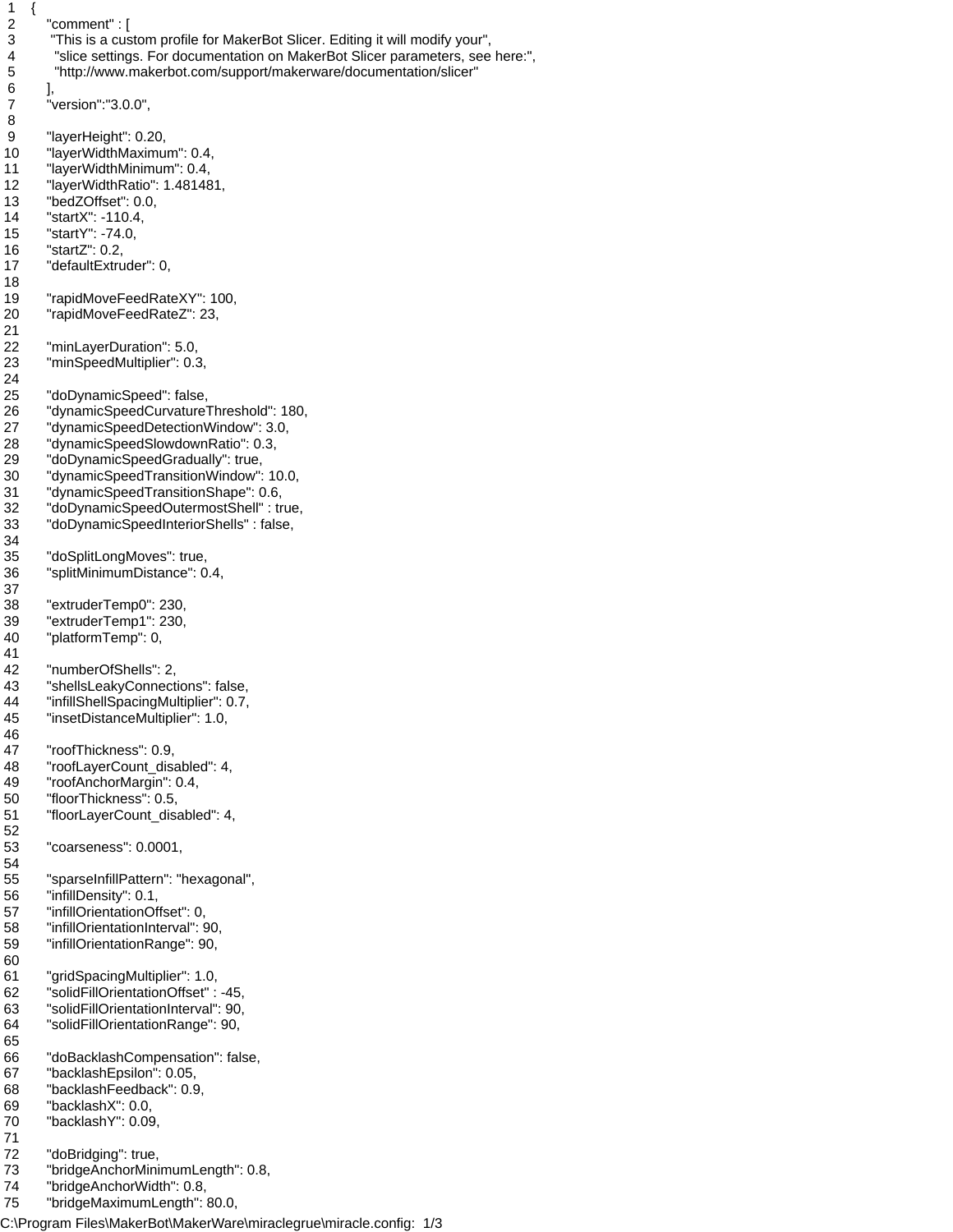```
 76 "bridgeSpacingMultiplier": 1.0,
 77 
 78 "doExternalSpurs": true,
 79 "doInternalSpurs": false,
 80 "maxSpurWidth": 0.5,
 81 "minSpurLength": 0.4,
 82 "minSpurWidth": 0.12,
 83 "spurOverlap": 0.001,
 84 
 85 "doRaft": true,
 86 "defaultRaftMaterial": 0,
 87 "doMixedRaft": true,
 88 "raftAligned": true,
 89 "raftBaseAngle": 0,
 90 "raftBaseDensity": 0.7,
 91 "raftBaseLayers": 1,
 92 "raftBaseRunGapRatio": 0.8,
 93 "raftBaseRunLength": 15.0,
 94 "raftBaseThickness": 0.3,
 95 "raftBaseWidth": 2.5,
 96 "raftInterfaceAngle": 45,
 97 "raftInterfaceDensity": 0.3,
 98 "raftInterfaceLayers": 1,
 99 "raftInterfaceThickness": 0.27,
100 "raftInterfaceWidth": 0.4,
101 "raftModelSpacing": 0.21,
102 "raftOutset": 4,
103 "raftSurfaceAngle": 0,
104 "raftSurfaceLayers": 2,
105 "raftSurfaceThickness": 0.27,
106 
107 "doPurgeWall": false,
108 "purgeWallModelOffset" : 2.0,
109 "purgeWallSpacing" : 1.0,
110 "purgeWallWidth" : 0.5,
111 "purgeWallBasePatternWidth" : 8.0,
112 "purgeWallBaseFilamentWidth" : 2.0,
113 "purgeWallBasePatternLength" : 10.0,
114 "purgeWallPatternWidth" : 2.0, 
115 "purgeBucketSide" : 4.0, 
116 "purgeWallXLength" : 30,
117 
118 "anchorWidth": 2.0,
119 "anchorExtrusionAmount": 5.0,
120 "anchorExtrusionSpeed": 2.0,
121 
122 "doSupport": false,
123 "defaultSupportMaterial": 0,
124 "doMixedSupport": true,
125 "doSupportUnderBridges": false,
126 "supportAligned": true,
127 "supportLeakyConnections": true,
128 "supportDensity": 0.2,
129 "supportExtraDistance": 0.5,
130 "supportAngle": 68.0,
131 "supportModelSpacing": 0.4,
132 "supportExcessive": false,
133 
134 "doFanCommand": true,
135 "fanLayer": 1,
136 "weightedFanCommand": -1,
137 "doFanModulation": false,
138 "fanModulationWindow": 0.1,
139 "fanModulationThreshold": 0.5,
140 
141 "doPrintProgress": true,
142 
143 "startGcode": "",
144 "endGcode": "",
145 
146 "commentClose": "",
147 "commentOpen": ";",
148 
149 "extruderProfiles": [
150 {
```
C:\Program Files\MakerBot\MakerWare\miraclegrue\miracle.config: 2/3